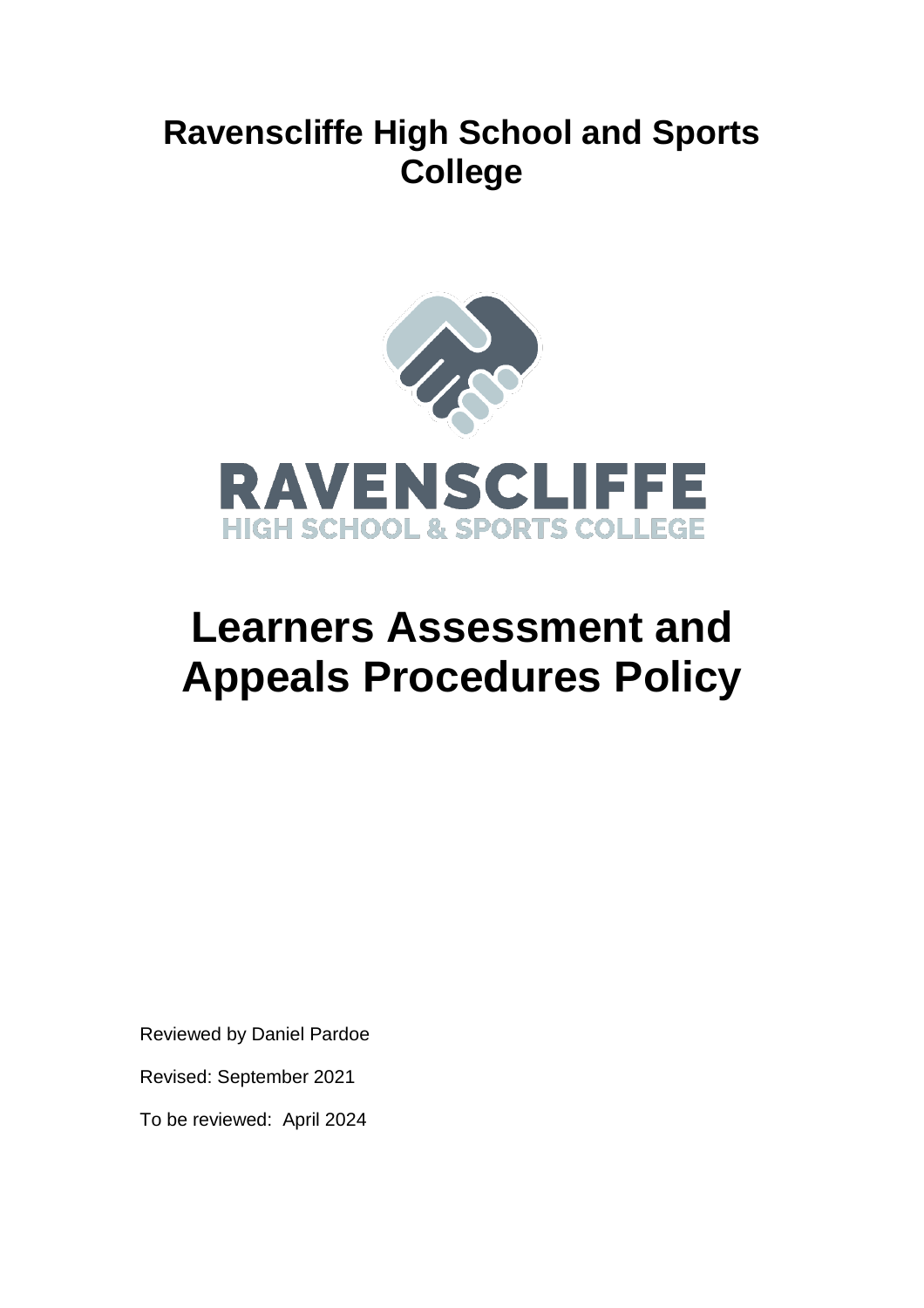### Incorporates:

- 1. Access to Fair Assessment
- 2. Learners Appeals Procedure
- 3. Complaints
- 4. Malpractice and Maladministration

# **1. Access to Fair Assessment Policy**

### **Introduction**

This policy covers the arrangements for fair assessment for students taking any course funded and delivered by Staff at Ravenscliffe High School. Students and Parents / Carers are made aware of the existence of this policy and have open access to it through the school website.

All tutors teaching employed by and delivering Ravenscliffe are made aware of the contents and purpose of this policy. This policy is reviewed annually and may be revised in response to feedback from students, tutors, and external organisations.

#### **Policy Statement**

Every student taking a course funded and delivered by staff employed by Ravenscliffe will be assessed fairly. That means that:

1. Assessment will be a test of what the student knows, what they understand, and what they are able to do.

2. For any particular course, every student will be assessed using the same overall set of exercises and criteria.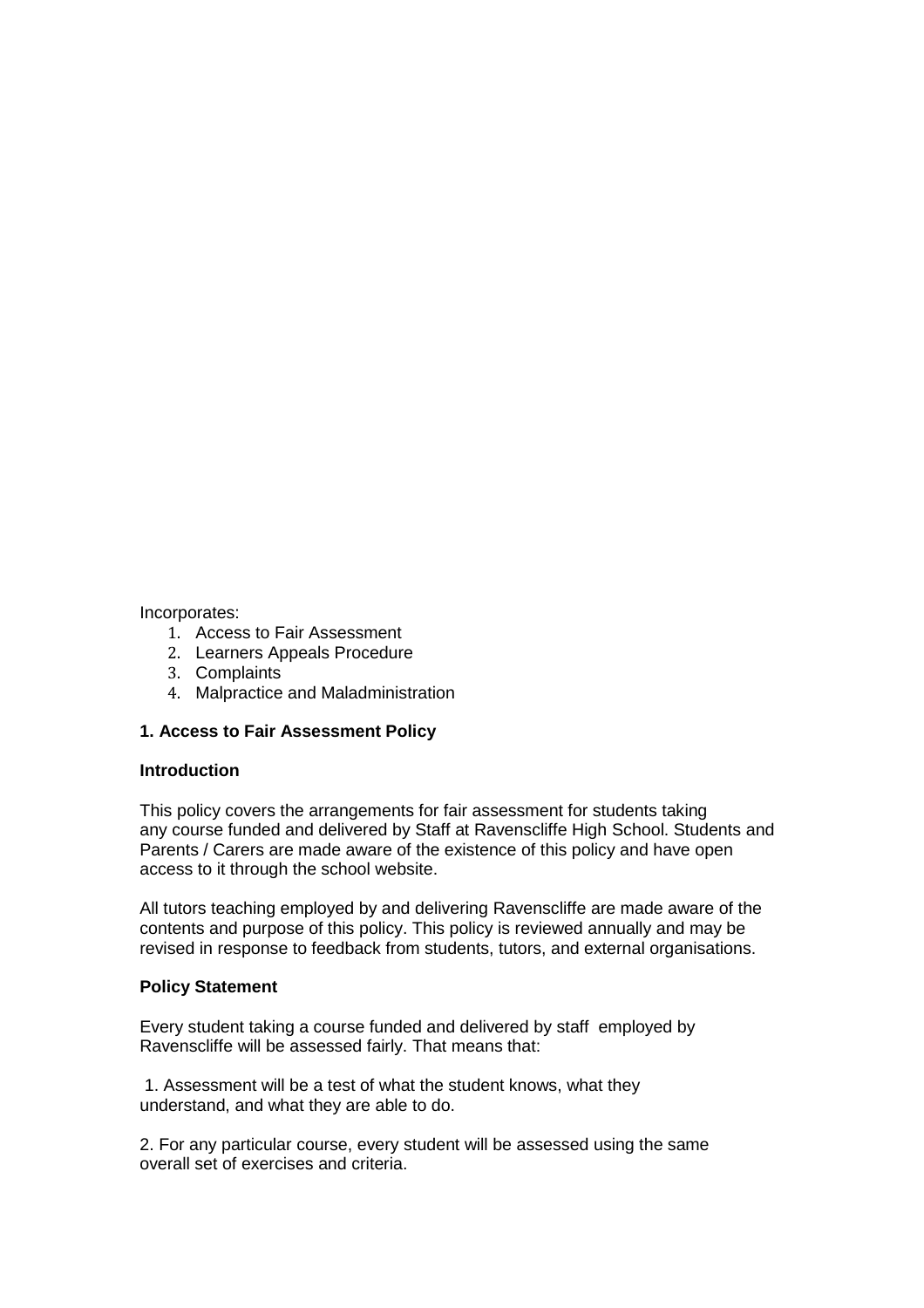3. Assessments will be standardised across different tutors and classes to ensure that all students have been judged against the same standards.

## **Procedure for Appeals by Students**

If a student feels that they have not been assessed fairly then they should use the Appeals & Complaints Procedure to appeal the assessment decision of their teacher. However, the first step is always to discuss the situation with the teacher concerned.

#### **Students can also expect:**

- To be fully inducted onto a new course and given information that can be shared with parents and carers.
- Learning outcomes, performance criteria and other significant elements of learning and assessment to be made clear at the outset of the course and when assignments are set.
- To be given appropriate assessment opportunities during the course with feedback provided on the quality of the work.

# **Cheating and Plagiarism**

A fair assessment of student's work can only be made if that work is entirely the student's own. Therefore students can expect an awarding body to be informed if:

- They are found guilty of copying, giving or sharing information or answers, unless part of a joint project
- They use an unauthorised aid during a test or examination
- They copy another student's answers during a test or examination
- They talk during a test or examination.
- $\bullet$
- All allegations of cheating and plagiarism will lead to a full investigation which will follow the guidance of the relevant awarding body.
- If a student feels he/she has been wrongly accused of cheating or plagiarism, they should be referred to the Complaints Policy

# **2. Learner Appeals Procedure**

All Learners have the right to challenge the outcomes of their assessment, if they consider the assessment has not been carried out properly. Learners might appeal on a variety of issues listed below:

• Conduct of the assessment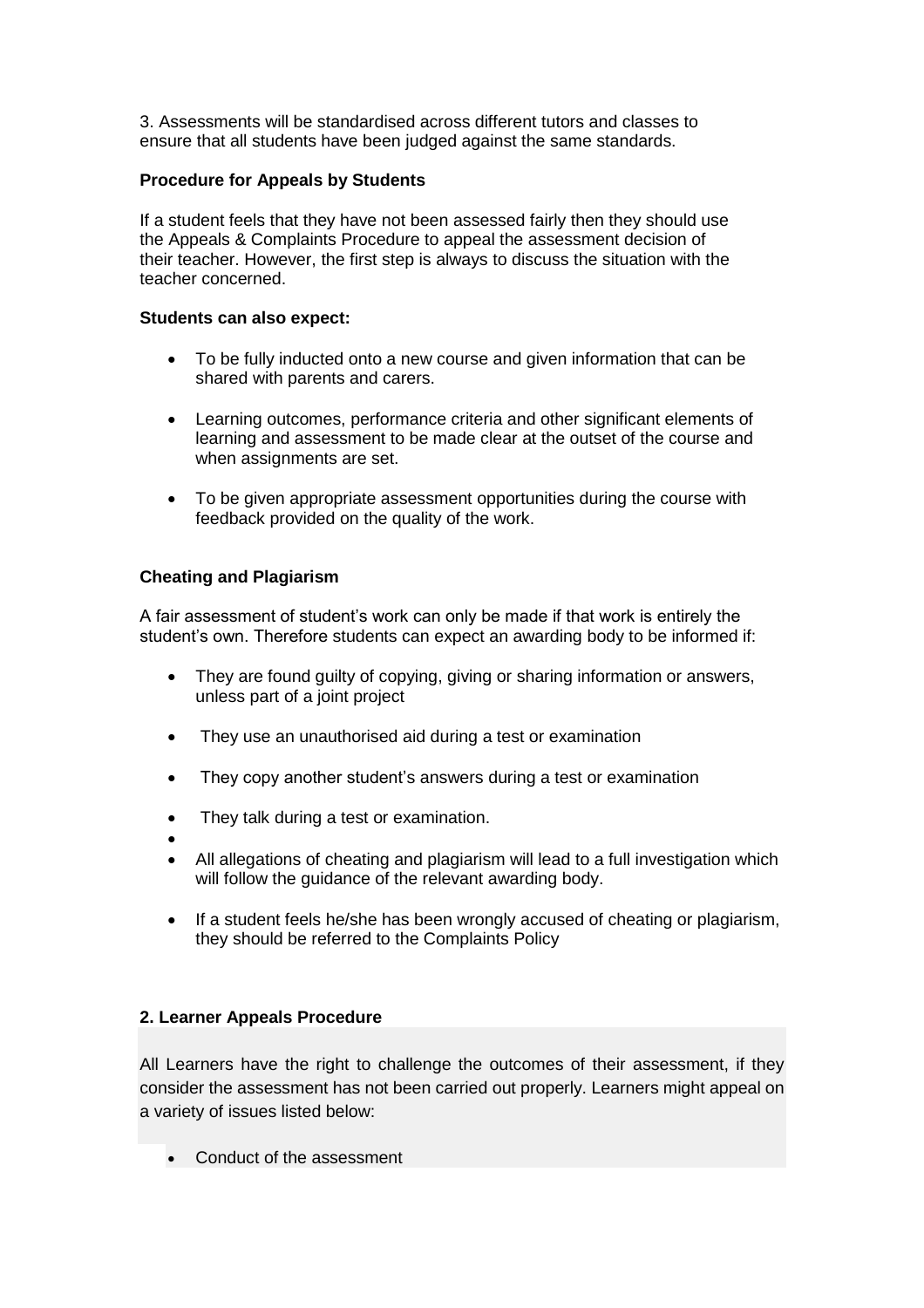- Adequacy of the range, nature and comprehensiveness of the evidence when set against the national standards and evidence requirements
- The opportunities offered in order to demonstrate competence of attainment
- Access to assessment
- Process of assessment
- Access to Internal Quality Verification
- The handling of an appeal
- Administrative issues e.g. failure to register/apply for certification

If a Learner wishes to appeal the appeal is to be lodged with the centre co-ordinator within 20 days of the Learner being notified of the assessment decision. The centre co-ordinator will then attempt to find a solution with the Learner, Training Consultant/Tutor and Internal Quality Assurance Verifier.

Failing this, the centre co-ordinator will:-

- Set a date for the appeal to be considered by the appeals panel
- Notify the External Quality Assurance Verifier that an appeal has been lodged and gives detail of how it will be heard, including the composition of the appeals panel.
- The appeals panel will meet to consider the appeal within 30 working days of the centre co-ordinator receiving the appeal
- No-one involved in the original assessment will be on the panel.
- Should the complainant not be satisfied with the outcome and the issue is still unresolved then the next step would be to contact Laser Learning Awards directly. LASER appeals procedure can be accessed via the following link:
- https://www.laser-awards.org.uk/wp-content/uploads/2017/02/LASER-Appeals-Policy-and-Procedures.pdf

# **3. Complaints**

Any learner wishing to make a complaint should refer to the school's complaints policy.

# **4. Malpractice (including plagiarism) and Maladministration Policy**

#### **Introduction**

This policy covers malpractice and maladministration by centres, learners or others involved in the development, delivery and award of certificates and qualifications for anyone learning with Ravenscliffe High School.

Irrespective of the underlying cause or the people involved, all allegations of malpractice or maladministration in relation to qualifications and assessment need to be investigated in order to protect the integrity of the qualifications and to be fair to all centres and learners.

# **Preventing malpractice or maladministration**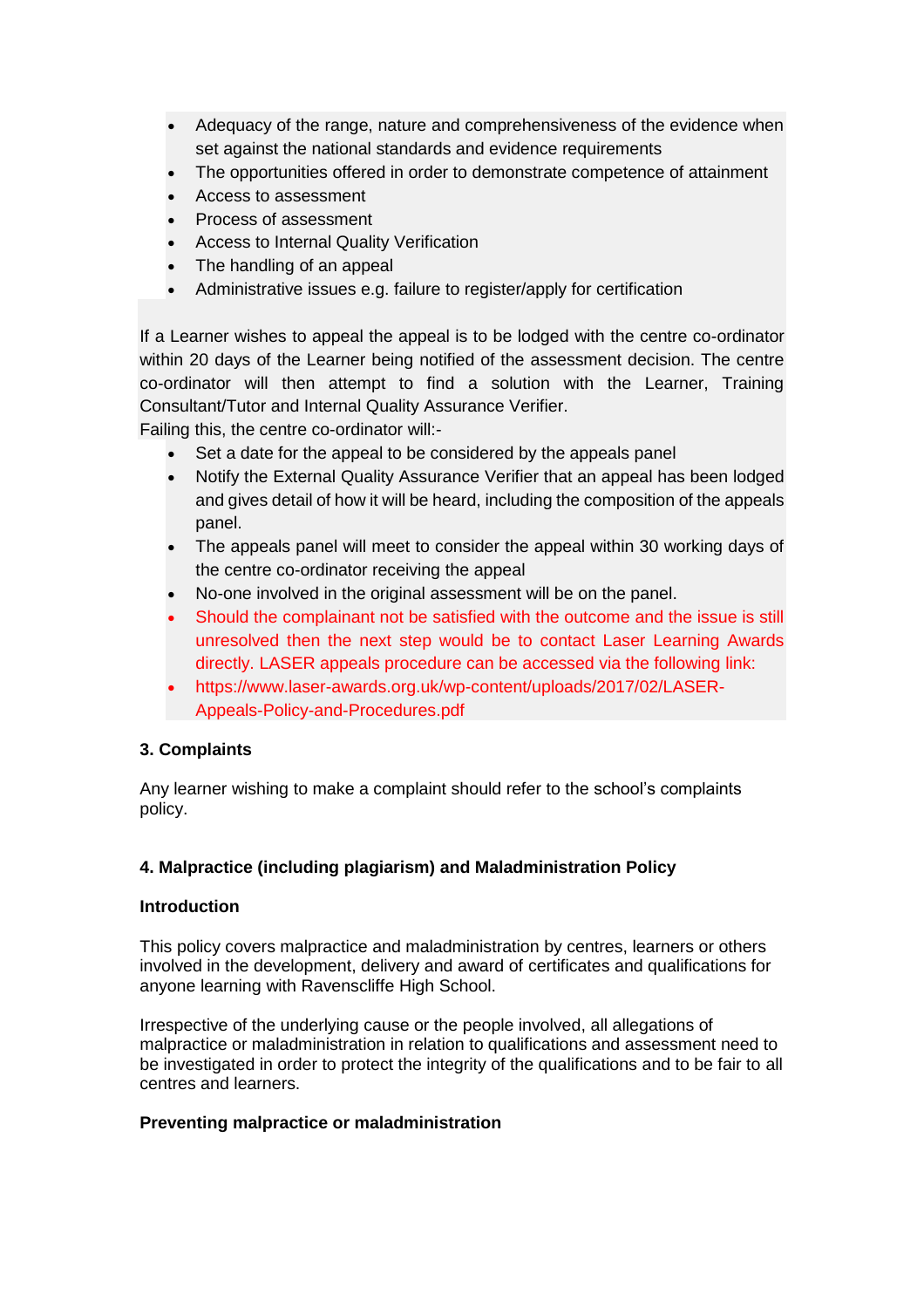Ravenscliffe aims to prevent the occurrence of malpractice and maladministration by providing clear and comprehensive regulations and requirements to all parties involved in the development, delivery and award of its accredited courses.

By keeping under review its regulations and requirements, and monitoring the activities learners, Ravenscliffe aims to detect issues early on which could result in malpractice or maladministration.

## **What is malpractice?**

Any attempt to gain unfair advantage in a qualification for oneself or for another constitutes malpractice, as does any infringement of examination rules. Malpractice can occur at centre or learner level. Examples of malpractice include:

- a learner copying another learner's work;
- a learner bringing into an examination room aids (e.g. notes, mobile phone) that could be used to help answer the examination questions;
- a learner using others' ideas and words in an assignment without clearly acknowledging the source of the information (plagiarism);
- a tutor giving a learner unfair assistance with an assessment;
- an invigilator revealing the questions in an examination to learners before the time of the examination.

#### **Examples of maladministration include:**

- a centre failing to return all examination materials after an examination;
- a centre failing to issue learners with appropriate notices and warnings in an examination;
- a centre not ensuring the examination venue conforms to requirements;
- errors or omissions in information supplied to the British Safety Council.

#### **Reporting suspected malpractice or maladministration**

All examiners, invigilators, centres, learners and awarding body staff are required to report suspicions of malpractice or maladministration on the part of centres, learners, tutors or anyone involved in delivering the qualification. Such reports should be made to the Head teacher or if this is not appropriate to the Quality Assurance Coordinator.

#### **Investigating malpractice or maladministration**

Where there are reasonable grounds for suspected malpractice or maladministration, Ravenscliffe will investigate promptly. The issues will be reviewed.